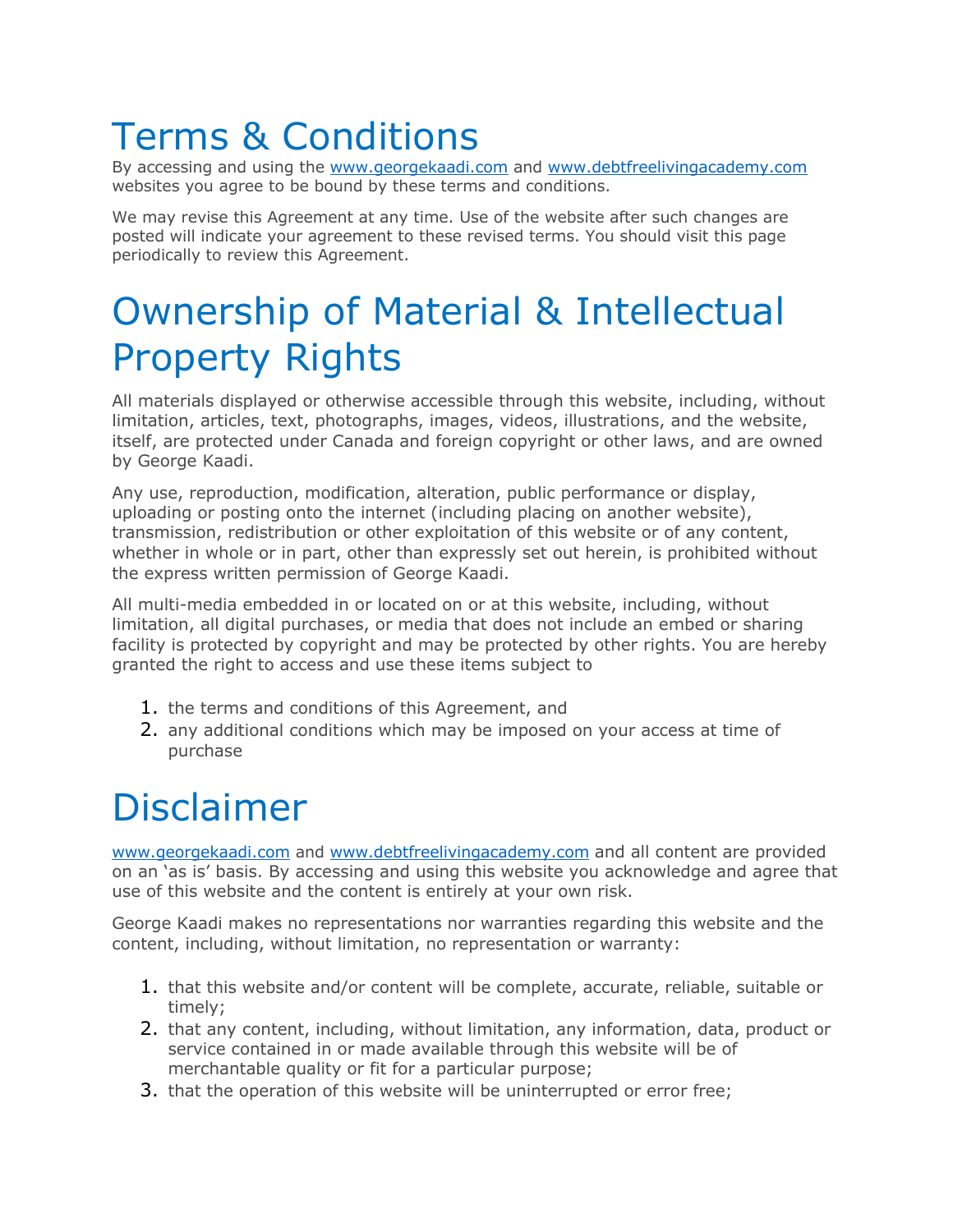- 4. that defects or errors in this website will be corrected;
- 5. that this website will be free from viruses or harmful components; and
- 6. that communications to or from these websites will be secure or not intercepted.

George Kaadi often receives commissions from third party companies as 'affiliate' compensation.

The information contained on this website is for information purposes only. It is not intended to provide accounting, legal, investment, financial, or other advice to you, and you should not rely upon the information to provide any such advice.

All information posted on this website is intended only as a basis for further discussion, enquiry and study. George Kaadi disclaims any liability for direct, indirect or consequential loss arising in connection with the use of the contents of this website or reliance on those contents by any person or organization, whether in its original form or altered in some way by the user.

George Kaadi gives no warranties nor does George Kaadi make any representation in respect of the contents of this website. George Kaadi advises users of this website to seek their own appropriate independent professional advice to matters raised in this website.

# Limitation of Liability

George Kaadi expressly disclaims any and all liability for the acts, omissions or conduct of any third-party user of this website or any advertiser or sponsor of the website. Under no circumstances shall George Kaadi and its officers, directors, employees, agents licensors, be liable for any injury, loss, damage (including special, indirect, incidental or consequential damages) or expense arising in any manner whatsoever from:

- i. the acts, omissions or conduct of any third-party user;
- ii. and any use or inability to use any materials, content, goods or services located at or made available at any website linked to or from this website.

If you decide to access or use any linked website or content, materials, goods or services from a website linked to this website, you do so entirely at your own risk.

## Links, Downloads, Features and Advertisements

This website may contain links to third-party websites. These links are provided solely as a convenience to you and not as an endorsement by George Kaadi of the contents of such third-party websites.

We may earn commissions from items promoted on this site that are linked to third-party websites.

We take no responsibility for the accuracy, content, or any aspect of that material, and disclaim any liability to you for such material or for any consequence of your decision to use the links provided or your use of such material. We also disclaim all liability and make no representations or warranties for any products or services sold or provided to you by any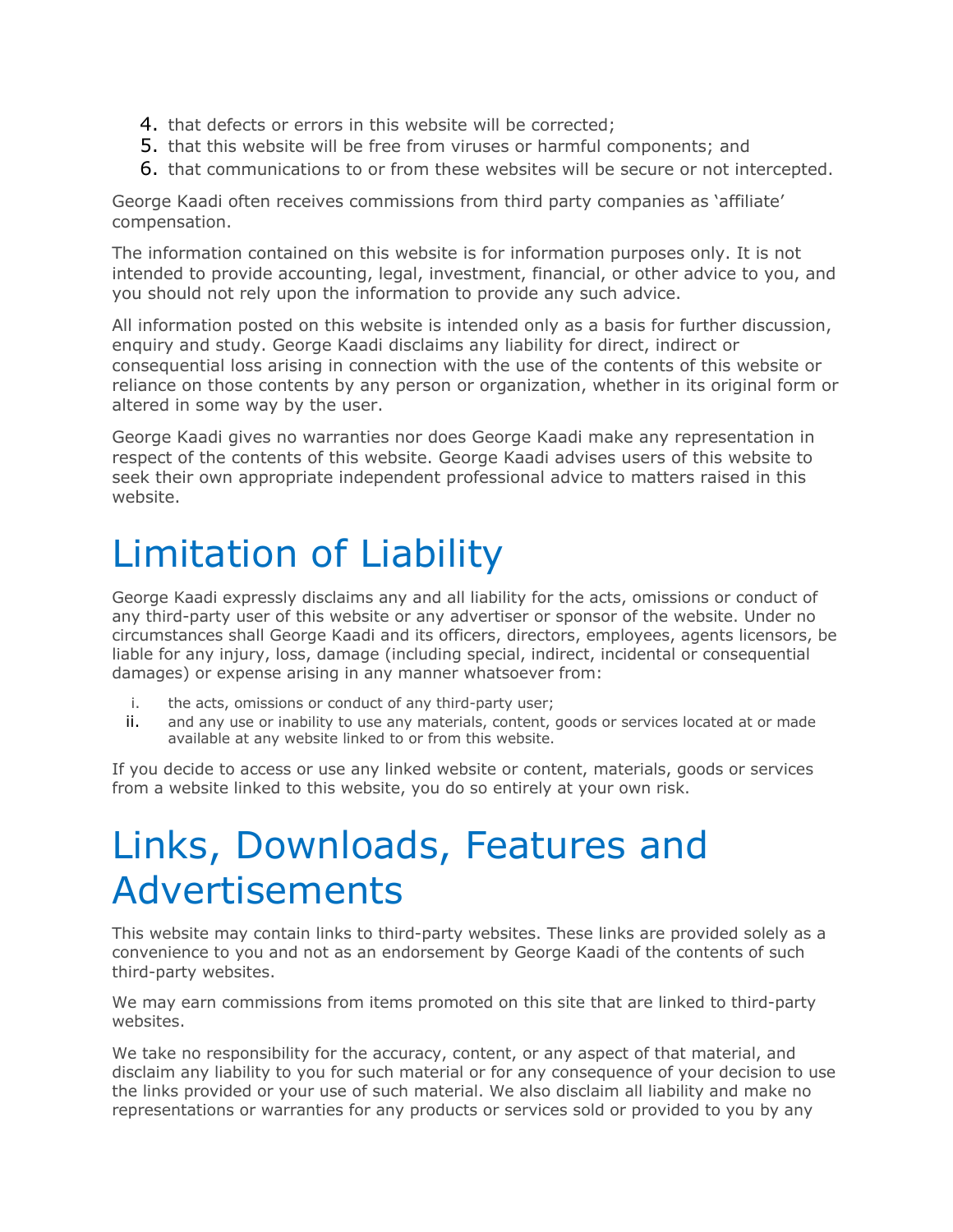third party. Your purchase of products or services through one of those other sites is subject to agreements and/or the terms and conditions in effect between you and the providers of products and services at those other sites.

You agree that you shall not bring a suit or claim against George Kaadi or any of our affiliates arising from or based on your purchase or use of products or services through those other sites.

Links do not imply that George Kaadi or any of our affiliates sponsors, endorses, is affiliated or associated with, or is legally authorized to use any trademark, trade name, logo, or copyright symbol displayed in or accessible through the links, or that any linked site is authorized to use any trademark, trade name, logo, or copyright symbol of www.georgekaadi.com and www.debtfreelivingacademy.com or any of our affiliates.

George Kaadi is not responsible for the content of any third-party website, nor does it make any representation or warranty of any kind regarding any third-party website.

# **Indemnity**

You agree to indemnify, defend and hold harmless George Kaadi, www.georgekaadi.com and www.debtfreelivingacademy.com and there officers, directors, employees, agents, licensors and their respective successors and assigns, from and against any and all claims, demands, liabilities, costs or expenses whatsoever, including, without limitation, legal fees and disbursements resulting directly or indirectly from:

- i. Your breach of any of the terms and conditions of this Agreement;
- ii. Your access, use or inability to access or use the www.georgekaadi.com and www.debtfreelivingacademy.com websites content or other content to which the www.georgekaadi.com and www.debtfreelivingacademy.com websites are or may be linked to from time to time;
- iii. Your use of, reliance on, publication, communication or distribution, uploading or downloading of anything on or from the www.georgekaadi.com and www.debtfreelivingacademy.comwebsite;
- iv. and/or Your violation of any law or regulation.

## Registration and Use of Passwords

To access particular pages and features of these websites, you may be asked to register with www.georgekaadi.com and www.debtfreelivingacademy.com. You agree:

- 1. That www.georgekaadi.com and www.debtfreelivingacademy.comreserves the right to refuse registration access to any individual or organization at any time
- 2. To provide true, accurate, current and complete information about yourself as prompted by any form provided by www.georgekaadi.com and www.debtfreelivingacademy.com
- 3. And to maintain and promptly update the information you provide to keep it true, accurate, current and complete.

If George Kaadi has reasonable grounds to suspect that such information is misleading, inaccurate, not current or incomplete, George Kaadi has the right to suspend or terminate your access to and use of this website.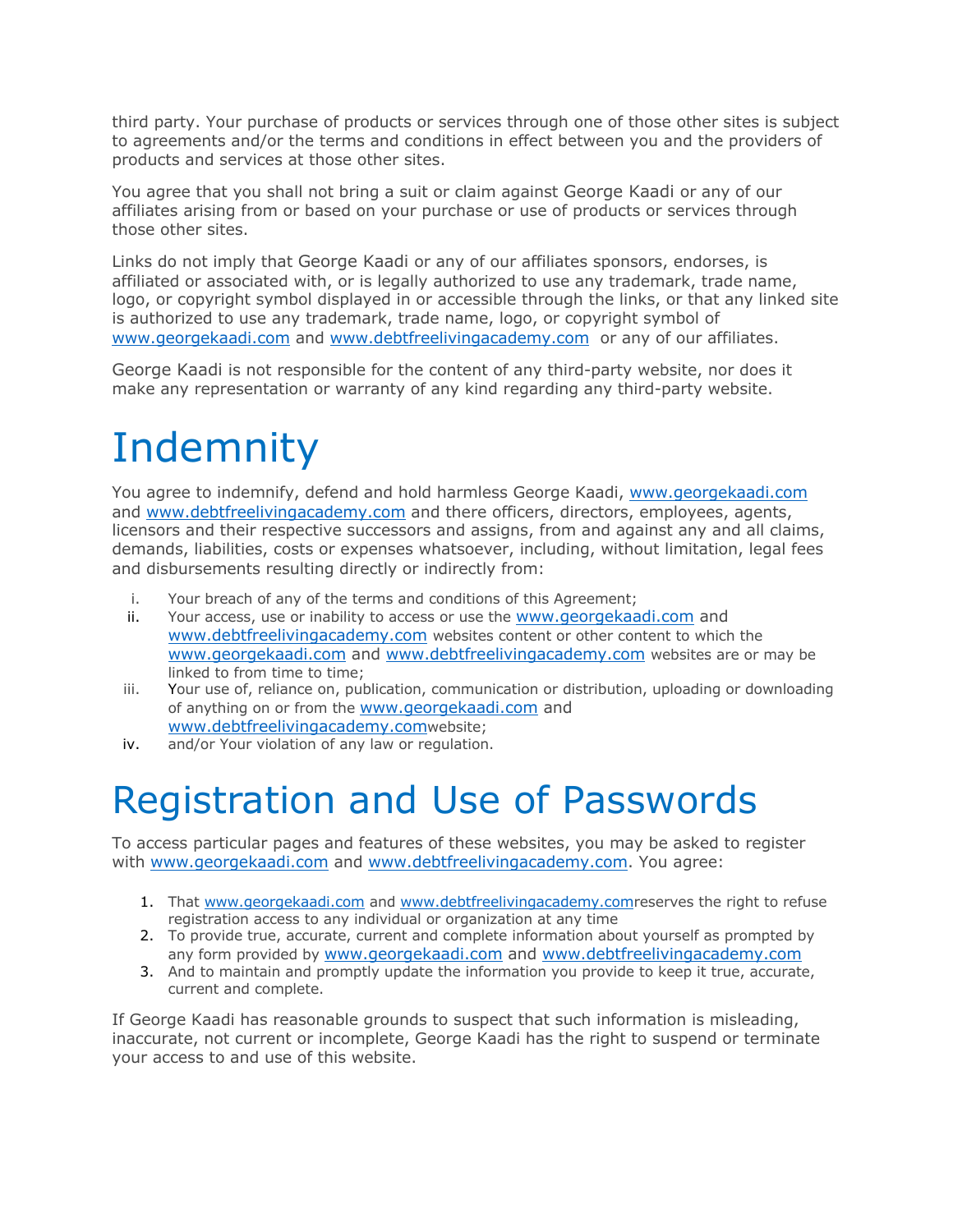www.georgekaadi.com and www.debtfreelivingacademy.com use of any personally identifying information you provide as part of the registration process is governed by the terms of their respective Privacy Policies.

To access particular pages of these website, you may need to use a username and password, which you will receive through our websites registration process. It is your responsibility to maintain the confidentiality of the password and account, and you are responsible for all activities that occur using your password or account. You agree to notify www.georgekaadi.com and www.debtfreelivingacademy.com immediately of any unauthorized use of your password or account or any other breach of security, and to ensure that you exit from your account at the end of each session. www.georgekaadi.com and www.debtfreelivingacademy.com cannot and will not be liable for any loss or damage arising from your failure or www.georgekaadi.com and www.debtfreelivingacademy.com failure to protect your password or account information.

# Refund Policy

All items purchased from a third-party website or company are bound by their refund policy.

If you purchase a product that will be processed on this website additional terms and conditions may display alerting you to any special refund policies you should be aware of that is specific to that product.

## Security of Information on the Internet

You should note that information sent or received over the Internet is generally unsecure and www.georgekaadi.com and www.debtfreelivingacademy.com cannot and don't not make any representation or warranty concerning security of any communication to or from this website or any representation or warranty regarding the interception by third parties of personal or other information.

# Governing Law and Jurisdiction

www.georgekaadi.com and www.debtfreelivingacademy.com (excluding linked websites) are controlled by George Kaadi based in the state of Province of Ontario Canada. By accessing or using this website, you agree that all matters relating to your access to, or use of, this website shall be governed by the laws of the Province of Ontario and the laws of the Province of Ontario. These terms and conditions are to be read in conjunction with our Privacy Policy.

### Privacy Policy

Effective date: February 16, 2022

B.G.W Money Coach Masters Inc. "us", "we" or "our") operates the https://georgekaadi.com and the https://debtfreelivingacademy.com (the "Service").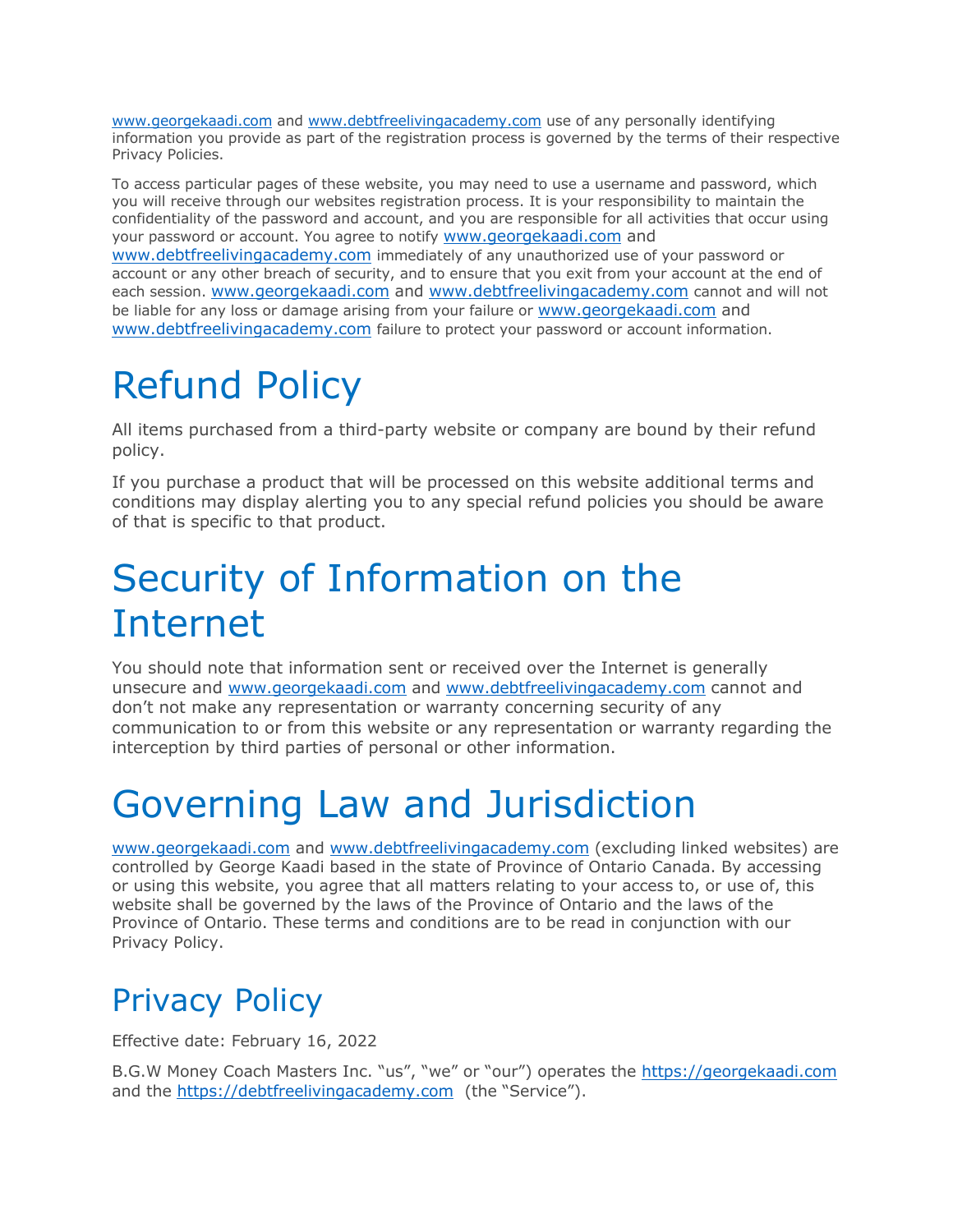This page informs you of our policies regarding the collection, use, and disclosure of personal data when you use our Service and the choices you have associated with that data.

We use your data to provide and improve the Service. By using the Service, you agree to the collection and use of information in accordance with this policy. Unless otherwise defined in this Privacy Policy, terms used in this Privacy Policy have the same meanings as in our Terms and Conditions, accessible from https://georgekaadi.com/privacy

### **Definitions**

#### **Service**

Service is the https://georgekaadi.com and www.deffreelivingacademy.com websites operated by B.G.W Money Coach Masters Inc.

#### ● **Personal Data**

Personal Data means data about a living individual who can be identified from those data (or from those and other information either in our possession or likely to come into our possession).

#### **Usage Data**

Usage Data is data collected automatically either generated by the use of the Service or from the Service infrastructure itself (for example, the duration of a page visit).

#### ● **Cookies**

Cookies are small pieces of data stored on your device (computer or mobile device).

#### ● **Data Controller**

Data Controller means the natural or legal person who (either alone or jointly or in common with other persons) determines the purposes for which and the manner in which any personal information are, or are to be, processed. For the purpose of this Privacy Policy, we are a Data Controller of your Personal Data.

#### **Service Providers**

Data Processor (or Service Provider) means any natural or legal person who processes the data on behalf of the Data Controller.

We may use the services of various Service Providers in order to process your data more effectively.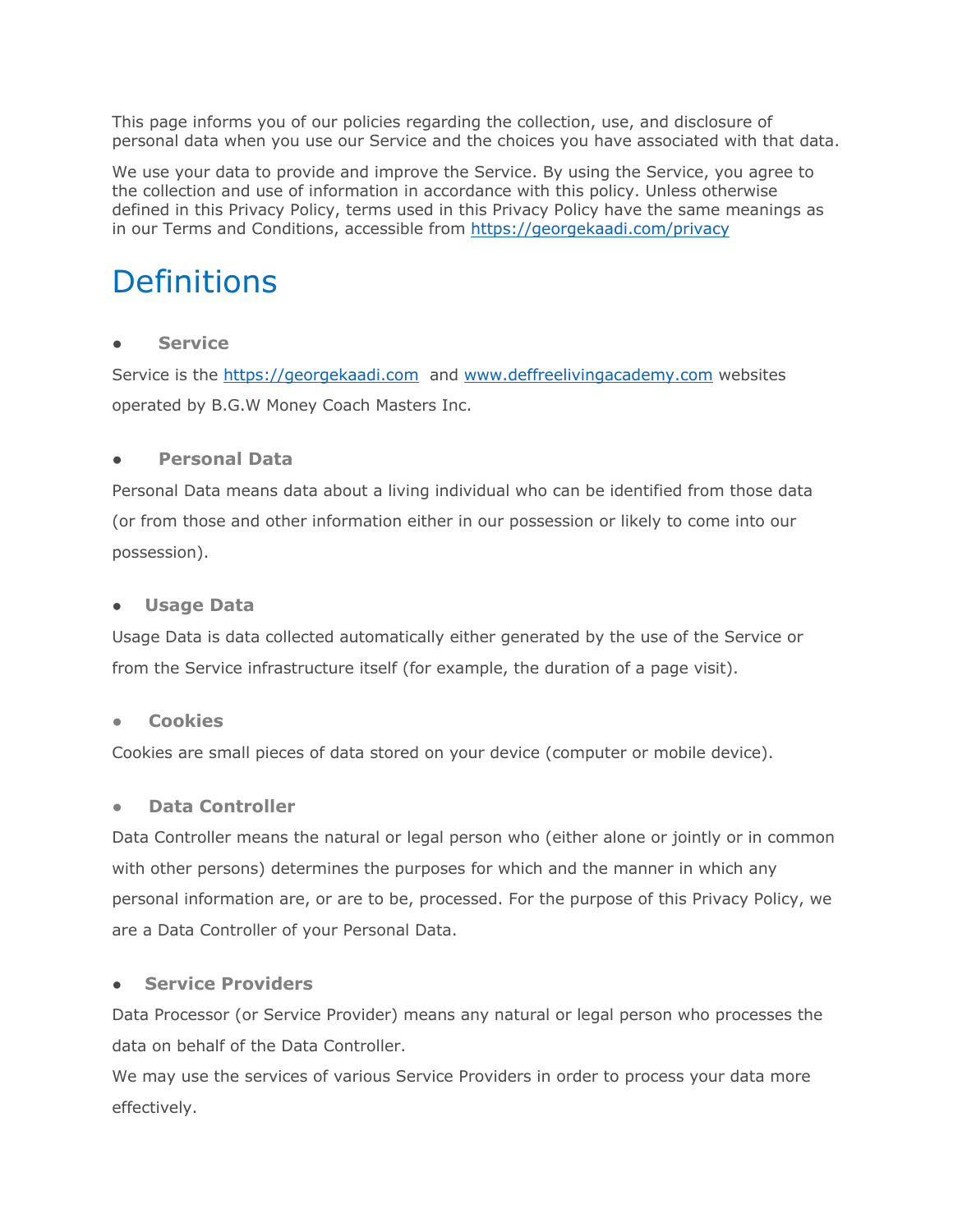#### ● **Data Subject (or User)**

Data Subject is any living individual who is using our Service and is the subject of Personal Data.

## Information Collection And Use

We collect several different types of information for various purposes to provide and improve our Service to you.

#### Types of Data Collected

• **Personal Data**

While using our Service, we may ask you to provide us with certain personally identifiable information that can be used to contact or identify you ("Personal Data"). Personally identifiable information may include, but is not limited to:

- $\checkmark$  Email address
- $\checkmark$  First name and last name
- $\checkmark$  Phone number
- $\checkmark$  Address, State, Province, ZIP/Postal code, City
- $\checkmark$  Cookies and Usage Data

We may use your Personal Data to contact you with newsletters, marketing or promotional materials and other information that may be of interest to you. You may opt out of receiving any, or all, of these communications from us by following the unsubscribe link or instructions provided in any email we send.

• **Usage Data**

We may also collect information how the Service is accessed and used ("Usage Data"). This Usage Data may include information such as your computer's Internet Protocol address (e.g. IP address), browser type, browser version, the pages of our Service that you visit, the time and date of your visit, the time spent on those pages, unique device identifiers and other diagnostic data.

#### • **Tracking & Cookies Data**

We use cookies and similar tracking technologies to track the activity on our Service and hold certain information.

Cookies are files with small amount of data which may include an anonymous unique identifier. Cookies are sent to your browser from a website and stored on your device. Tracking technologies also used are beacons, tags, and scripts to collect and track information and to improve and analyze our Service.

You can instruct your browser to refuse all cookies or to indicate when a cookie is being sent. However, if you do not accept cookies, you may not be able to use some portions of our Service.

Examples of Cookies we use:

ü **Session Cookies.** We use Session Cookies to operate our Service.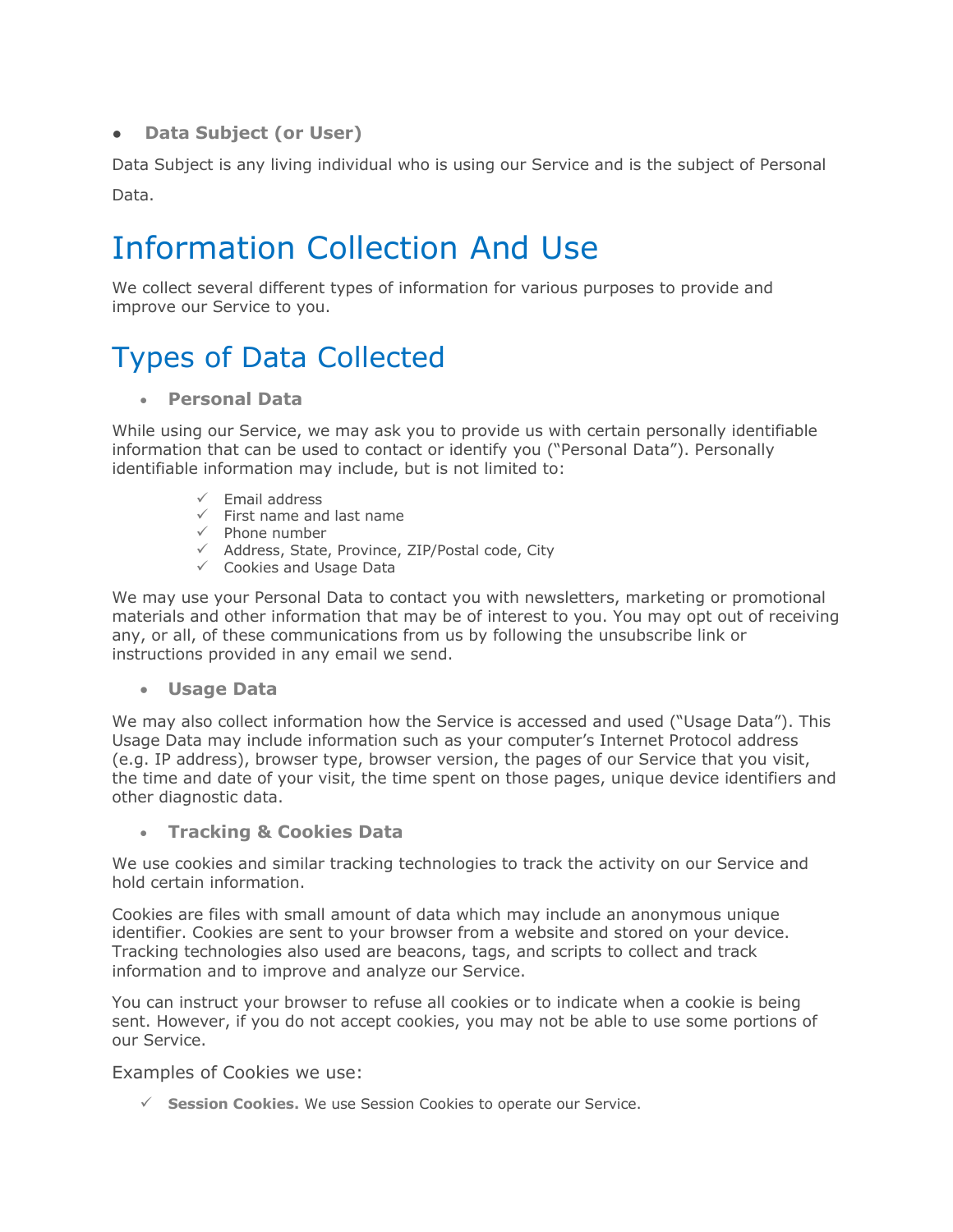- ü **Preference Cookies.** We use Preference Cookies to remember your preferences and various settings.
- ü **Security Cookies.** We use Security Cookies for security purposes.

### Use of Data

B.G.W Money Coach Masters Inc. uses the collected data for various purposes to:

- $\checkmark$  Provide and maintain our Service
- $\checkmark$  Notify you about changes to our Service
- $\checkmark$  Allow you to participate in interactive features of our Service when you choose to do so
- $\checkmark$  Provide customer support
- $\checkmark$  Gather analysis or valuable information so that we can improve our Service
- $\nu$  monitor the usage of our Service
- $\checkmark$  Detect, prevent and address technical issues
- $\checkmark$  Provide you with news, special offers and general information about other goods, services and events which we offer that are similar to those that you have already purchased or enquired about unless you have opted not to receive such information

### Legal Basis for Processing Personal Data Under General Data Protection Regulation (GDPR)

If you are from the European Economic Area (EEA), B.G.W Money Coach Masters Inc. legal basis for collecting and using the personal information described in this Privacy Policy depends on the Personal Data we collect and the specific context in which we collect it.

B.G.W Money Coach Masters Inc may process your Personal Data because:

- $\checkmark$  We need to perform a contract with you
- $\checkmark$  You have given us permission to do so
- $\checkmark$  The processing is in our legitimate interests and it's not overridden by your rights
- $\checkmark$  For payment processing purposes
- $\checkmark$  To comply with the law

#### Retention of Data

B.G.W MONEY COACH MASTERS INC. will retain your Personal Data only for as long as is necessary for the purposes set out in this Privacy Policy. We will retain and use your Personal Data to the extent necessary to comply with our legal obligations (for example, if we are required to retain your data to comply with applicable laws), resolve disputes, and enforce our legal agreements and policies.

B.G.W Money Coach Masters Inc. will also retain Usage Data for internal analysis purposes. Usage Data is generally retained for a shorter period of time, except when this data is used to strengthen the security or to improve the functionality of our Service, or we are legally obligated to retain this data for longer time periods.

## Transfer Of Data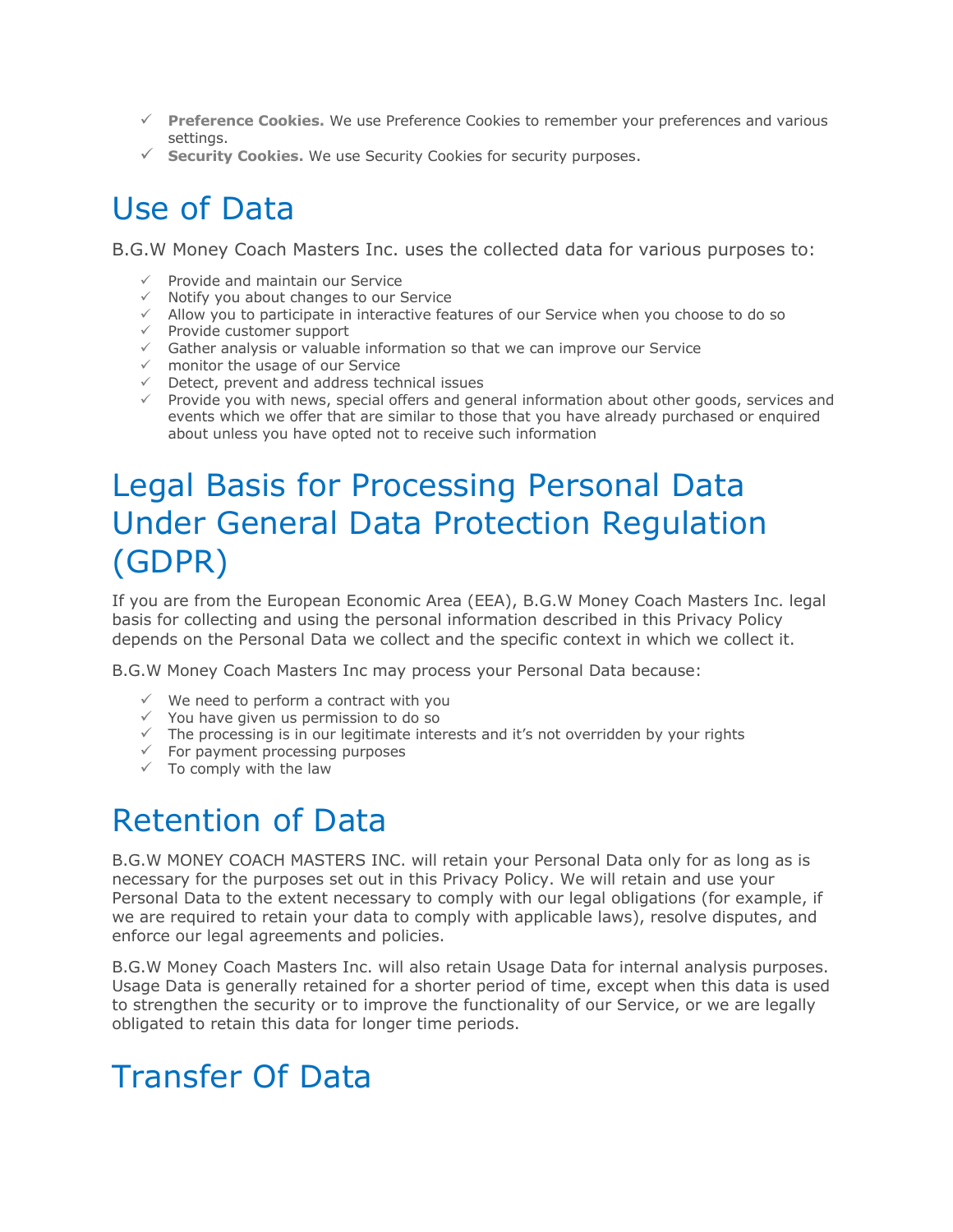Your information, including Personal Data, may be transferred to  $-$  and maintained on  $$ computers located outside of your state, province, country or other governmental jurisdiction where the data protection laws may differ than those from your jurisdiction.

If you are located outside United States and choose to provide information to us, please note that we transfer the data, including Personal Data, to United States and process it there.

Your consent to this Privacy Policy followed by your submission of such information represents your agreement to that transfer.

B.G.W Money Coach Masters Inc. will take all steps reasonably necessary to ensure that your data is treated securely and in accordance with this Privacy Policy and no transfer of your Personal Data will take place to an organization or a country unless there are adequate controls in place including the security of your data and other personal information.

### Disclosure Of Data

#### Business Transaction

B.G.W Money Coach Masters Inc. is involved in a merger, acquisition or asset sale, your Personal Data may be transferred. We will provide notice before your Personal Data is transferred and becomes subject to a different Privacy Policy.

#### Disclosure for Law Enforcement

Under certain circumstances, B.G.W Money Coach Masters Inc. may be required to disclose your Personal Data if required to do so by law or in response to valid requests by public authorities (e.g., a court or a government agency).

#### Legal Requirements

B.G.W Money Coach Masters Inc. may disclose your Personal Data in the good faith belief that such action is necessary to:

- $\checkmark$  Comply with a legal obligation
- $\checkmark$  Protect and defend the rights or property of B.G.W Money Coach Masters Inc.
- $\checkmark$  Prevent or investigate possible wrongdoing in connection with the Service
- $\checkmark$  Protect the personal safety of users of the Service or the public
- $\checkmark$  Protect against legal liability

## Security Of Data

The security of your data is important to us, but remember that no method of transmission over the Internet, or method of electronic storage is 100% secure. While we strive to use commercially acceptable means to protect your Personal Data, we cannot guarantee its absolute security.

## "Do Not Track" Signals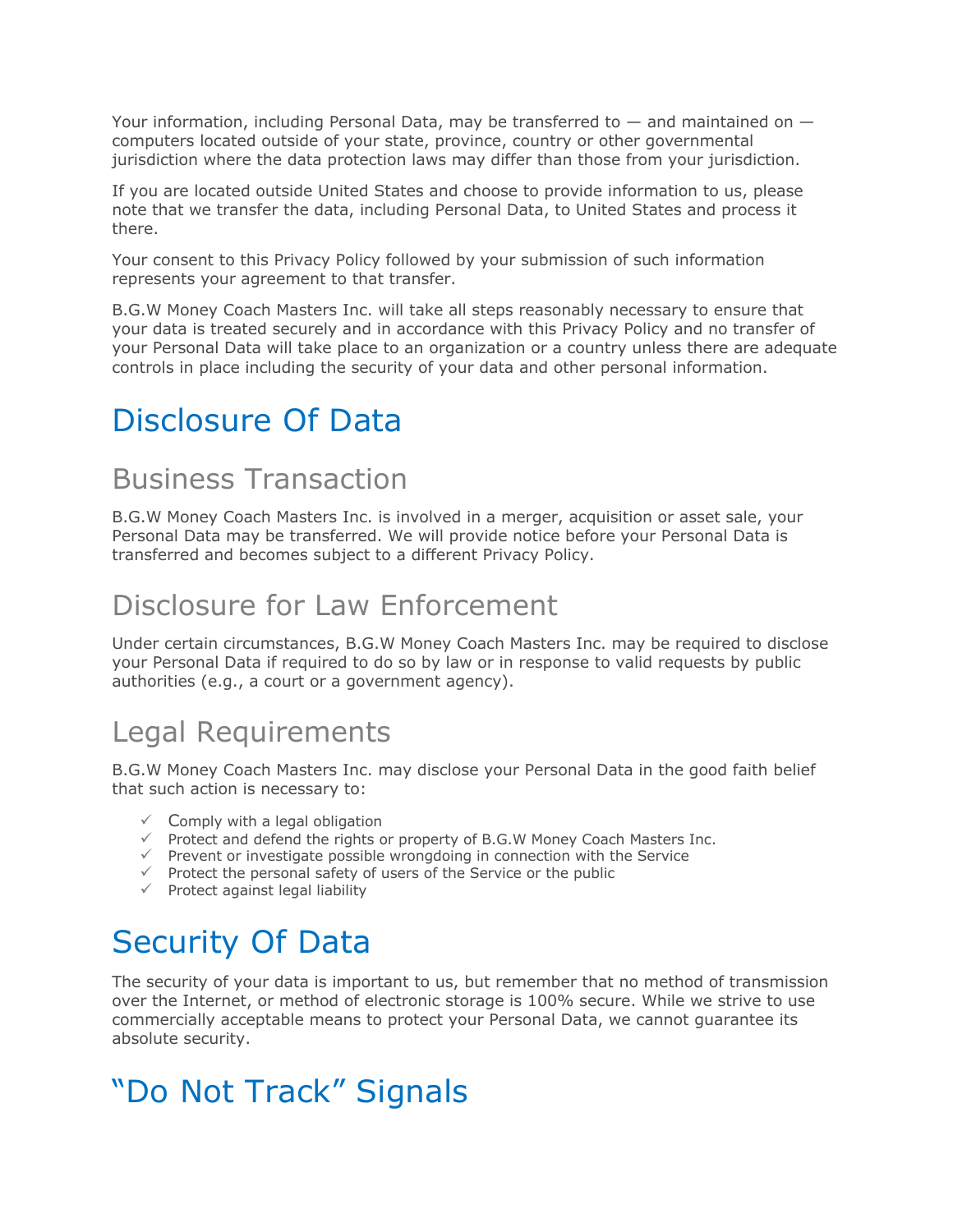We do not support Do Not Track ("DNT"). Do Not Track is a preference you can set in your web browser to inform websites that you do not want to be tracked.

You can enable or disable Do Not Track by visiting the Preferences or Settings page of your web browser.

### Your Data Protection Rights Under General Data Protection Regulation (GDPR)

If you are a resident of the European Economic Area (EEA), you have certain data protection rights. B.G.W Money Coach Masters Inc. aims to take reasonable steps to allow you to correct, amend, delete, or limit the use of your Personal Data.

If you wish to be informed what Personal Data we hold about you and if you want it to be removed from our systems, please contact us.

In certain circumstances, you have the following data protection rights:

- $\checkmark$  The right to access, update or to delete the information we have on you. Whenever made possible, you can access, update or request deletion of your Personal Data directly within your account settings section. If you are unable to perform these actions yourself, please contact us to assist you.
- $\checkmark$  The right of rectification. You have the right to have your information rectified if that information is inaccurate or incomplete.
- $\checkmark$  The right to object. You have the right to object to our processing of your Personal Data.
- ü **The right of restriction.** You have the right to request that we restrict the processing of your personal information.
- $\checkmark$  The right to data portability. You have the right to be provided with a copy of the information we have on you in a structured, machine-readable and commonly used format.
- $\checkmark$  The right to withdraw consent. You also have the right to withdraw your consent at any time where B.G.W Money Coach Masters Inc. relied on your consent to process your personal information.

Please note that we may ask you to verify your identity before responding to such requests.

You have the right to complain to a Data Protection Authority about our collection and use of your Personal Data. For more information, please contact your local data protection authority in the European Economic Area (EEA).

### Service Providers

We may employ third party companies and individuals to facilitate our Service ("Service Providers"), to provide the Service on our behalf, to perform Service-related services or to assist us in analyzing how our Service is used.

These third parties have access to your Personal Data only to perform these tasks on our behalf and are obligated not to disclose or use it for any other purpose.

#### Payments

We may provide paid products and/or services within the Service. In that case, we use third-party services for payment processing (e.g., payment processors).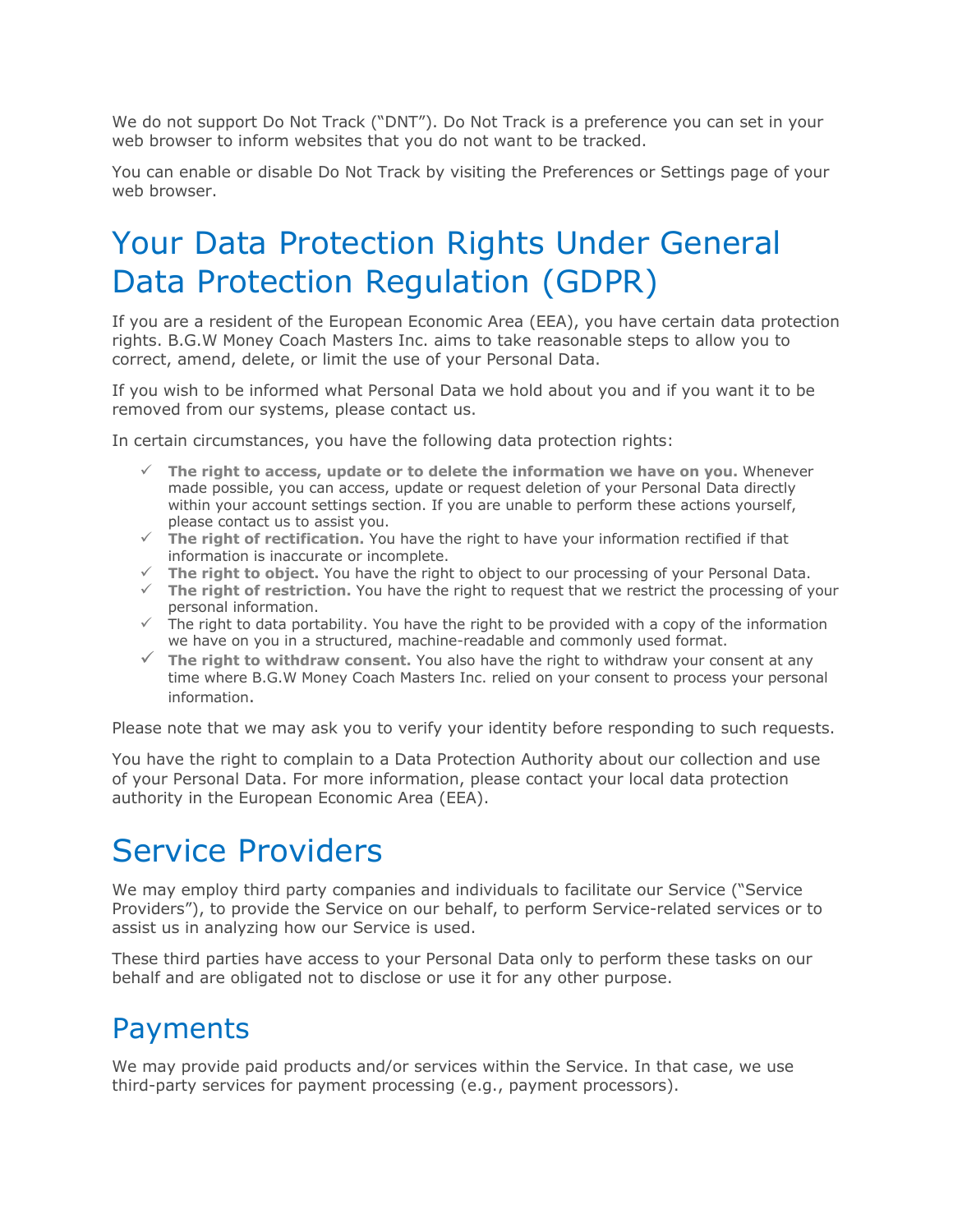We will not store or collect your payment card details. That information is provided directly to our third-party payment processors whose use of your personal information is governed by their Privacy Policy. These payment processors adhere to the standards set by PCI-DSS as managed by the PCI Security Standards Council, which is a joint effort of brands like Visa, Mastercard, American Express and Discover. PCI-DSS requirements help ensure the secure handling of payment information.

The payment processors we work with are Stripe and Paypal:

- $\checkmark$  Stripe privacy policy can be viewed at https://stripe.com/en-ca/privacy
- $\checkmark$  Paypal privacy policy can be viewed at https://www.paypal.com/ca/webapps/mpp/ua/privacyfull

#### Links To Other Sites

Our Service may contain links to other sites that are not operated by us. If you click on a  $3<sup>rd</sup>$ party link, you will be directed to that  $3<sup>rd</sup>$  party's site. We strongly advise you to review the Privacy Policy of every site you visit.

We have no control over and assume no responsibility for the content, privacy policies or practices of any 3<sup>rd</sup> party sites or services.

#### Children's Privacy

Our Service does not address anyone under the age of 18 ("Children").

We do not knowingly collect personally identifiable information from anyone under the age of 18. If you are a parent or guardian and you are aware that your Children has provided us with Personal Data, please contact us. If we become aware that we have collected Personal Data from children without verification of parental consent, we take steps to remove that information from our servers.

### Changes To This Privacy Policy

We may update our Privacy Policy from time to time. We will notify you of any changes by posting the new Privacy Policy on this page.

We will let you know via email and/or a prominent notice on our Service, prior to the change becoming effective and update the "effective date" at the top of this Privacy Policy.

You are advised to review this Privacy Policy periodically for any changes. Changes to this Privacy Policy are effective when they are posted on this page.

## Contact Us

If you have any questions about this Privacy Policy, please contact us by email: support@debtfreelivingacademy.com

### Disclaimer